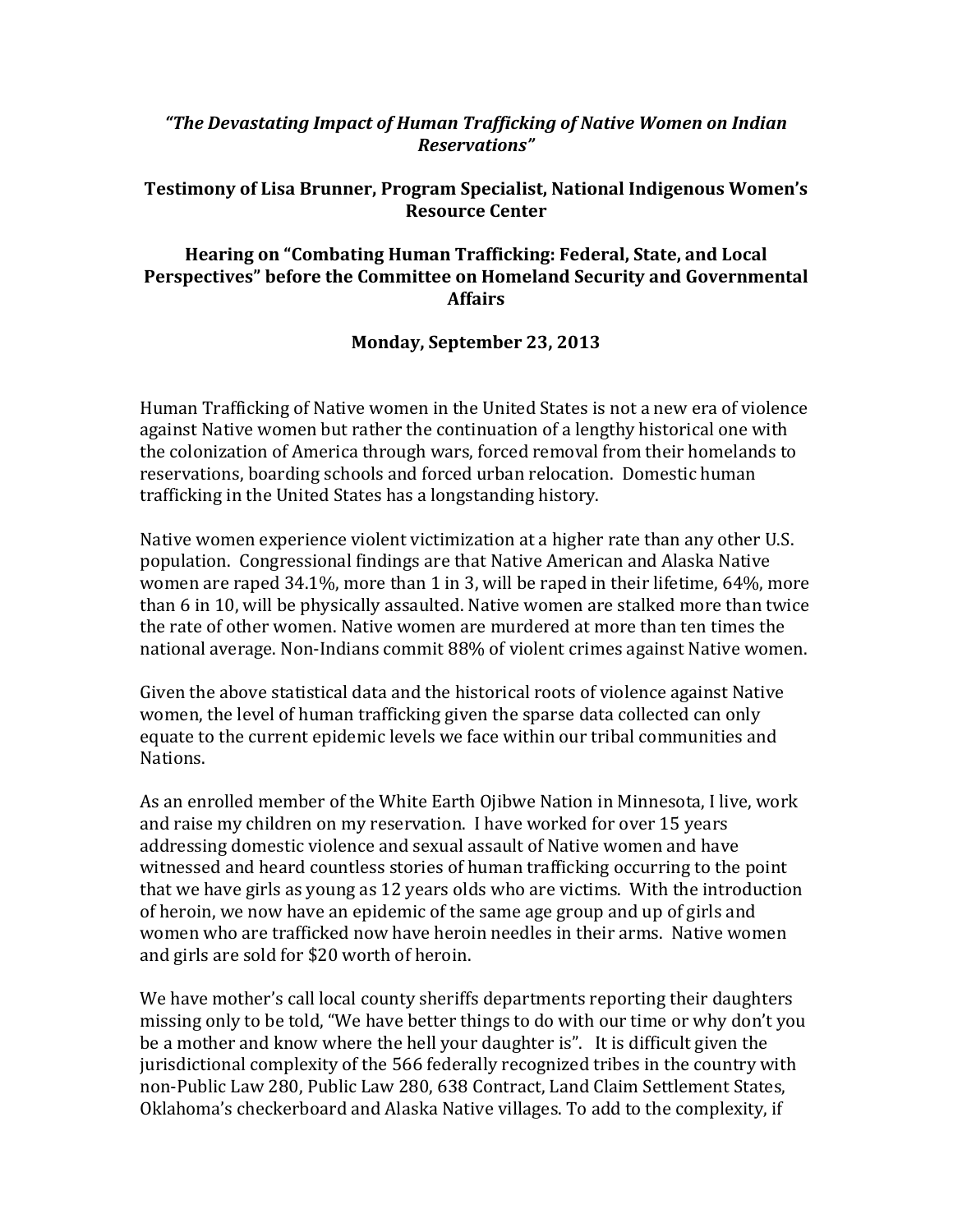the perpetrator is non-Native, then the Tribes and Alaska Villages do not have criminal jurisdiction

With the recent wide-range impact of extractive industries such as oil fracking and pipelines is predatory economics at its worse for the Fort Berthold Nation in North Dakota and Fort Peck Reservation in Montana. With the fracking of the Bauken formation, comes "man camps'. The victim advocates responding to calls for service on Forth Berthold said there has been a doubling and tripling of numbers of sexual assaults, domestic violence and human trafficking incidents since 2008.

The multiple layers of issues that have come to the forefront are the lack of documentation of these man camps. Emergency services often can't find their locations and since they are located in isolated and desolate areas, there often are no cell phone services available. There are two types of man camps: documented and undocumented. Undocumented camps are often 50-100 trailers that a rancher or farmer has set up on his land to rent out and make money. These undocumented camps present a special problem for emergency services and organizations since they don't exist on a map or have addresses.

The other issue involved with the man camps in Forth Berthold is lack of monitoring and registration of sex offenders whether they are in the documented or undocumented man camps that pose a serious threat to the safety of women and children in the area.

In Montana, the Bauken Oil Boom has impacted the largest reservation, Fort Peck, and residing counties have experienced both a population and crime explosion.

The majority of employees from the oilrigs are not from Fort Peck Tribes or Roosevelt County or even from Montana. There have been documented increases in drug use and human trafficking, theft, alcohol related incidents and assaults within the last year. Law enforcement response, tribal DV/SA services, and medical response to these crimes have tripled in the last year.

Within Northeastern Montana there are currently three man camps with several more only seventy miles away in the neighboring state of North Dakota. Many Tribal advocates have responded to victims that have been trafficked at the man camps often preying on young native women. Groups of men from the man camps use free access to drugs and alcohol as a method of coercion for young native women to "get in the car" and go party. This has resulted in 11 young native women ranging from the ages of 16-21 years of age reporting rape, gang rape and other sex acts; the majority of these victims are afraid to report due to fear and shame.

The Fort Peck Tribes SORNA program reports that one year ago there were fortyeight registered sex offenders and now there are over six hundred registered sex offenders. The struggle has been that non-native sex offenders to do not recognize the tribal jurisdiction and feel they "do not" have to report to the tribal SORNA